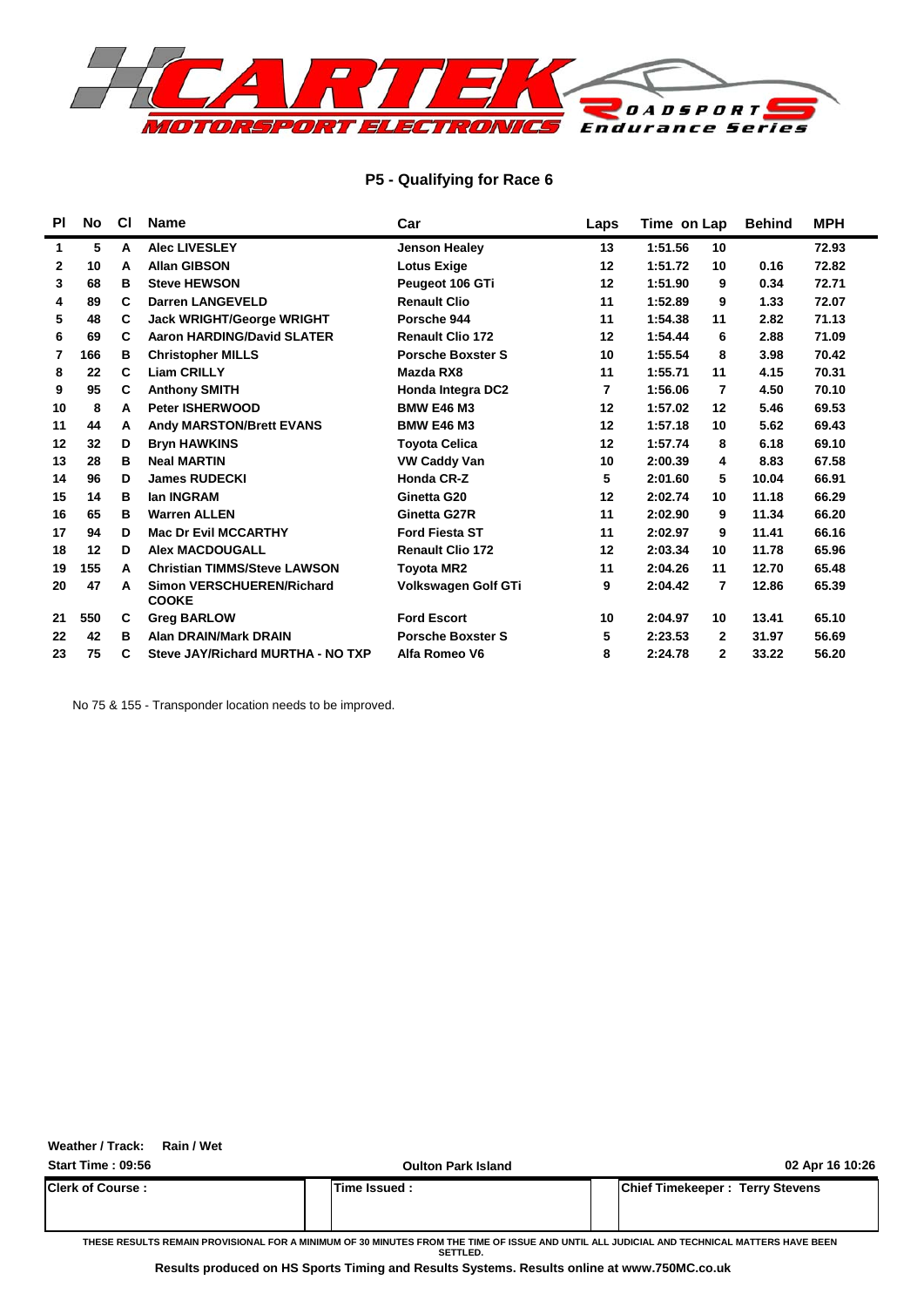## **Cartek Roadsports Series**

## **LAP TIMES - P5 - Qualifying for Race 6**

| 5  |                             | <b>Alec LIVESLEY</b>                          |                                               |                                |                                            |                                                                                                                                                                                                                                                                                                                                    |                             |                                 |              |                                                   |                            |
|----|-----------------------------|-----------------------------------------------|-----------------------------------------------|--------------------------------|--------------------------------------------|------------------------------------------------------------------------------------------------------------------------------------------------------------------------------------------------------------------------------------------------------------------------------------------------------------------------------------|-----------------------------|---------------------------------|--------------|---------------------------------------------------|----------------------------|
|    | Lap<br>$1 \quad \Box$<br>11 | $\sim$ 1<br>2:56.04<br>1:52.84                | $\overline{\mathbf{2}}$<br>1:58.64<br>1:57.69 | $\sim$ 3<br>1:55.31<br>1:56.47 | $\overline{4}$<br>1:55.42                  | 5 <sup>1</sup><br>2:17.79                                                                                                                                                                                                                                                                                                          | $6^{\circ}$<br>1:52.18      | $\mathbf{7}$<br>1:51.76         | 8<br>1:53.65 | 9<br>2:02.72                                      | 10<br>1:51.56              |
| 8  |                             | <b>Peter ISHERWOOD</b>                        |                                               |                                |                                            |                                                                                                                                                                                                                                                                                                                                    |                             |                                 |              |                                                   |                            |
|    | Lap<br>$1 \quad \Box$       | $\mathbf{1}$<br>3:02.98<br>11 2:04.28         | $\overline{2}$<br>2:33.15<br>1:57.02          | $\mathbf{3}$<br>2:05.29        | $\overline{\mathbf{4}}$<br>2:42.41 2:04.86 | 5 <sup>5</sup>                                                                                                                                                                                                                                                                                                                     | 6                           | $\mathbf{7}$                    | 8<br>1:57.06 | 9<br>2:06.77                                      | 10 <sub>1</sub><br>1:58.16 |
| 10 |                             | <b>Allan GIBSON</b>                           |                                               |                                |                                            |                                                                                                                                                                                                                                                                                                                                    |                             |                                 |              |                                                   |                            |
|    | Lap<br>$1 \quad \Box$<br>11 | $\sim$ $\sim$ 1<br>2:14.58<br>1:53.04         | $2^{\circ}$<br>2:00.02<br>1:52.57             | $\sim$ 3<br>1:54.82            | 4<br>1:53.30                               | $5 -$<br>1:51.76                                                                                                                                                                                                                                                                                                                   | $\overline{6}$ 7<br>1:53.44 | 1:56.91                         | 8<br>1:53.96 | 9.<br>1:54.70                                     | 10<br>1:51.72              |
| 12 |                             | <b>Alex MACDOUGALL</b>                        |                                               |                                |                                            |                                                                                                                                                                                                                                                                                                                                    |                             |                                 |              |                                                   |                            |
|    | Lap<br>11                   | $\mathbf{1}$<br>12:49.12<br>2:07.81           | $\overline{2}$<br>2:15.71<br>2:10.56          | 3 <sup>1</sup><br>2:11.75      | 4                                          | 5 <sup>1</sup><br>2:08.32 2:06.65                                                                                                                                                                                                                                                                                                  | 6                           | $\mathbf{7}$<br>2:09.01 2:10.49 | 8<br>2:08.00 | 9<br>2:05.33                                      | 10 <sup>°</sup><br>2:03.34 |
| 14 |                             | lan INGRAM                                    |                                               |                                |                                            |                                                                                                                                                                                                                                                                                                                                    |                             |                                 |              |                                                   |                            |
| 22 | Lap<br>$1 \quad \Box$<br>11 | $\sim$ $\sim$ 1<br>2:58.84<br>2:07.94         | $\mathbf{2}$<br>2:10.15<br>2:02.77            | $3^{\circ}$<br>2:08.10         | 4<br>2:03.75                               | 5<br>2:03.88                                                                                                                                                                                                                                                                                                                       | 6.<br>2:10.62               | $\mathbf{7}$<br>2:05.74         | 8<br>2:04.22 | 9.<br>2:05.92                                     | 10<br>2:02.74              |
|    |                             | <b>Liam CRILLY</b>                            |                                               |                                |                                            |                                                                                                                                                                                                                                                                                                                                    |                             |                                 |              |                                                   |                            |
|    | Lap<br>$1 \quad \Box$<br>11 | 1.<br>2:09.85<br>1:55.71                      | 2 <sup>7</sup><br>2:00.11                     | 3 <sup>1</sup><br>1:59.18      | 4                                          | $5 -$<br>2:01.64 2:09.58                                                                                                                                                                                                                                                                                                           | 6<br>3:28.19                | 7 <sup>7</sup>                  | 8            | 9<br>2:16.78                                      | 10 <sup>°</sup><br>3:37.39 |
| 28 |                             | <b>Neal MARTIN</b>                            |                                               |                                |                                            |                                                                                                                                                                                                                                                                                                                                    |                             |                                 |              |                                                   |                            |
|    | Lap<br>$1 \quad \Box$       | 1.<br>2:17.05                                 | 2 <sup>1</sup><br>2:06.74                     | $\mathbf{3}$<br>2:02.95        | 4<br>2:00.39                               | 5<br>2:06.78                                                                                                                                                                                                                                                                                                                       | 6.<br>2:15.99               | $\mathbf{7}$<br>3:58.96         | 8<br>2:03.79 | 9<br>2:18.51                                      | 10<br>4:10.51              |
| 32 |                             | <b>Bryn HAWKINS</b>                           |                                               |                                |                                            |                                                                                                                                                                                                                                                                                                                                    |                             |                                 |              |                                                   |                            |
|    | Lap                         | $\sim$ $\sim$ 1.<br>1 2:52.83<br>11 2:00.06   | 2:07.90<br>1:58.40                            | 2:04.41                        | $2 \qquad 3 \qquad 4$                      | $5 -$<br>2:03.78 2:00.69                                                                                                                                                                                                                                                                                                           |                             |                                 | $6$ $7$ $8$  | $9^{\circ}$<br>1:57.89                            | 10<br>2:04.11              |
| 42 |                             | <b>Alan DRAIN</b>                             |                                               |                                |                                            |                                                                                                                                                                                                                                                                                                                                    |                             |                                 |              |                                                   |                            |
|    | $1 \quad \Box$              | Lap 1<br>2:31.39                              | 2:23.53                                       |                                | 2:33.91 4:56.16                            | 3:36.78                                                                                                                                                                                                                                                                                                                            | 2 3 4 5 6 7 8               |                                 |              | $9^{\circ}$                                       | 10                         |
| 44 |                             | <b>Andy MARSTON</b>                           |                                               |                                |                                            |                                                                                                                                                                                                                                                                                                                                    |                             |                                 |              |                                                   |                            |
|    | Lap                         | $\sim$ 1<br>1 2:32.09 2:06.14<br>11   1:57.59 | 2:06.48                                       | $2 \qquad \qquad 3$            | 2:01.19 2:01.82 2:18.10                    | $\overline{4}$ and $\overline{4}$ and $\overline{4}$ and $\overline{4}$ and $\overline{4}$ and $\overline{4}$ and $\overline{4}$ and $\overline{4}$ and $\overline{4}$ and $\overline{4}$ and $\overline{4}$ and $\overline{4}$ and $\overline{4}$ and $\overline{4}$ and $\overline{4}$ and $\overline{4}$ and $\overline{4}$ and | $5 \t\t 6 \t\t 7 \t\t 8$    |                                 |              | $9^{\circ}$<br>3:16.21  2:03.46  1:58.21  2:04.53 | 10<br>1:57.18              |
| 47 |                             | <b>Simon VERSCHUEREN</b>                      |                                               |                                |                                            |                                                                                                                                                                                                                                                                                                                                    |                             |                                 |              |                                                   |                            |
|    |                             | $Lap$ 1 2<br>1 3:13.30                        | 2:19.23                                       | 3 <sup>1</sup><br>2:07.97      | $\sim$ 4 and $\sim$                        | 2:05.10 2:15.80                                                                                                                                                                                                                                                                                                                    | 5 6 7 8 9                   | 3:35.25 2:04.42                 | 2:17.45      | 2:50.85                                           | 10 <sub>1</sub>            |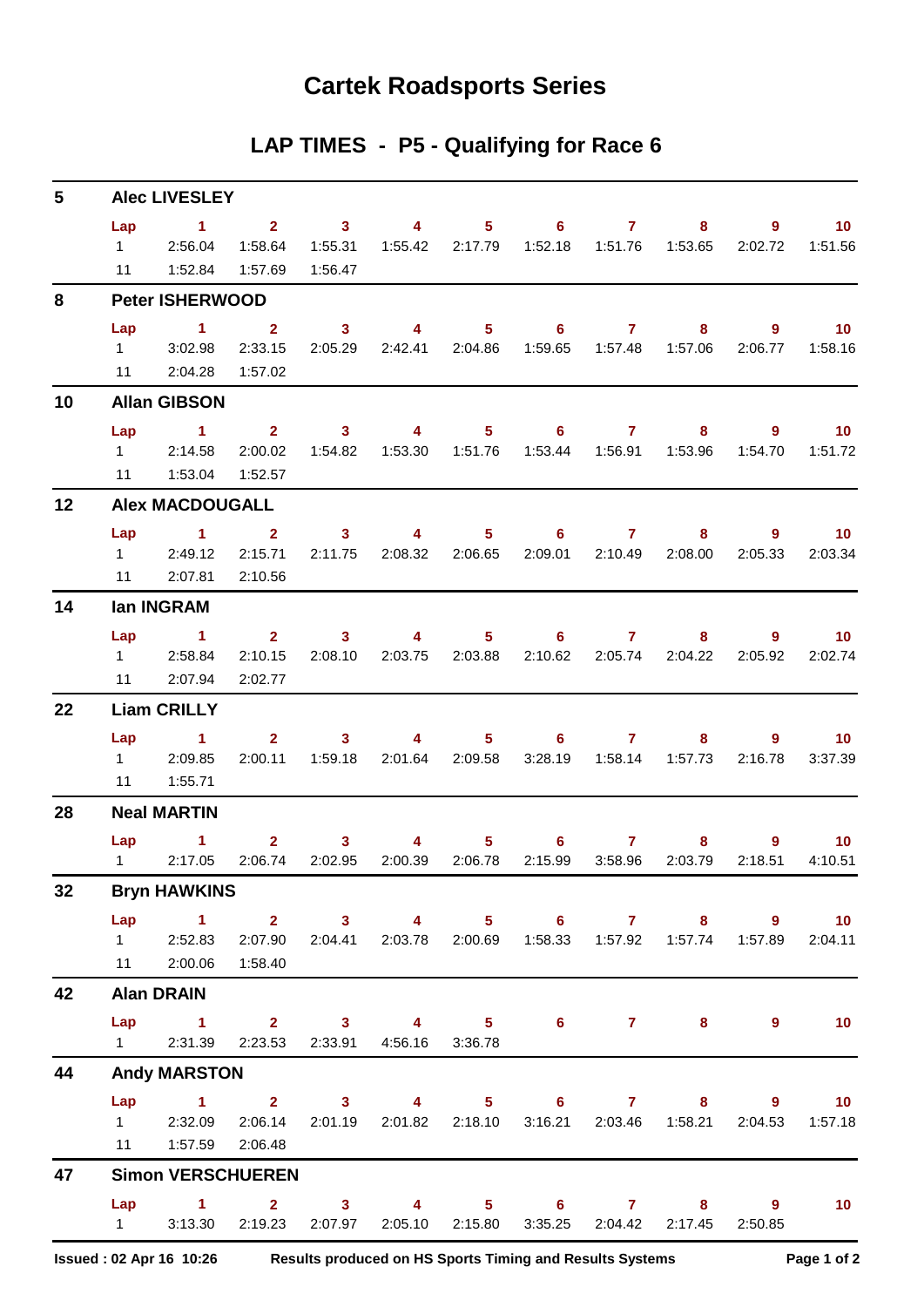| 48  |           | <b>Jack WRIGHT</b>                                                                                                          |         |                                                                                                                                                                                                                                                                                                                                                                                                       |                                                                                                          |                   |              |                                       |                                       |
|-----|-----------|-----------------------------------------------------------------------------------------------------------------------------|---------|-------------------------------------------------------------------------------------------------------------------------------------------------------------------------------------------------------------------------------------------------------------------------------------------------------------------------------------------------------------------------------------------------------|----------------------------------------------------------------------------------------------------------|-------------------|--------------|---------------------------------------|---------------------------------------|
|     | Lap       | $\sim$ 1<br>12:21.70<br>11  1:54.38                                                                                         |         |                                                                                                                                                                                                                                                                                                                                                                                                       | $2 \qquad 3 \qquad 4 \qquad 5 \qquad 6 \qquad 7$<br>2:01.77  1:58.88  2:03.57  4:40.50  1:55.68  2:05.58 |                   | 8<br>3:15.24 | 9<br>1:57.56                          | $\blacksquare$ 10<br>1:58.90          |
| 65  |           | <b>Warren ALLEN</b>                                                                                                         |         |                                                                                                                                                                                                                                                                                                                                                                                                       |                                                                                                          |                   |              |                                       |                                       |
|     |           | $Lap$ 1<br>1 2:21.43<br>11 2:04.24                                                                                          |         |                                                                                                                                                                                                                                                                                                                                                                                                       | 2 3 4 5 6 7 8<br>2:07.56 2:05.34 2:03.13 2:05.64 2:11.71 3:57.53 2:05.79                                 |                   |              | $\overline{\phantom{a}}$ 9<br>2:02.90 | $\overline{10}$<br>2:06.68            |
| 68  |           | <b>Steve HEWSON</b>                                                                                                         |         |                                                                                                                                                                                                                                                                                                                                                                                                       |                                                                                                          |                   |              |                                       |                                       |
|     | Lap<br>11 | 1 2 3 4 5 6 7 8<br>1 2:06.14<br>1:54.22   2:17.27                                                                           | 1:55.16 |                                                                                                                                                                                                                                                                                                                                                                                                       |                                                                                                          |                   |              | 9                                     | $\blacksquare$ 10<br>1:51.90  1:52.93 |
| 69  |           | <b>Aaron HARDING</b>                                                                                                        |         |                                                                                                                                                                                                                                                                                                                                                                                                       |                                                                                                          |                   |              |                                       |                                       |
|     |           | Lap 1 2 3 4 5 6 7 8<br>1 2:19.44<br>11 2:00.00 1:55.55                                                                      |         |                                                                                                                                                                                                                                                                                                                                                                                                       | 2:02.41  1:58.46  1:57.37  1:56.18  1:54.44  1:57.97  4:07.25                                            |                   |              | $9^{\circ}$<br>2:00.90                | $\overline{10}$<br>1:58.49            |
| 75  |           | <b>Steve JAY</b>                                                                                                            |         |                                                                                                                                                                                                                                                                                                                                                                                                       |                                                                                                          |                   |              |                                       |                                       |
|     |           | Lap 1 2 3 4 5 6 7 8<br>1 3:21.87 2:24.78 2:29.20 2:40.89 5:51.12 2:34.30 2:28.55                                            |         |                                                                                                                                                                                                                                                                                                                                                                                                       |                                                                                                          |                   | 3:23.17      | 9                                     | $\overline{10}$                       |
| 89  |           | <b>Darren LANGEVELD</b>                                                                                                     |         |                                                                                                                                                                                                                                                                                                                                                                                                       |                                                                                                          |                   |              |                                       |                                       |
|     | 11        | Lap 1 2 3 4 5 6 7<br>1 2:45.62 2:04.21 1:58.53<br>4:21.40                                                                   |         |                                                                                                                                                                                                                                                                                                                                                                                                       | 1:55.96  2:20.79  2:16.78  1:53.61  1:53.32                                                              |                   |              | $8 - 1$<br>1:52.89                    | $9 \t 10$<br>2:22.33                  |
| 94  |           | <b>Mac Dr Evil MCCARTHY</b>                                                                                                 |         |                                                                                                                                                                                                                                                                                                                                                                                                       |                                                                                                          |                   |              |                                       |                                       |
|     | Lap<br>11 | $\sim$ 1.000 $\sim$ 1.000 $\sim$<br>1 3:10.70 2:18.26 2:07.86 2:04.72 2:15.11 2:03.94 2:04.65 2:05.48<br>2:03.94            |         | $\overline{\mathbf{2}}$ and $\overline{\mathbf{2}}$ and $\overline{\mathbf{2}}$ and $\overline{\mathbf{2}}$ and $\overline{\mathbf{2}}$ and $\overline{\mathbf{2}}$ and $\overline{\mathbf{2}}$ and $\overline{\mathbf{2}}$ and $\overline{\mathbf{2}}$ and $\overline{\mathbf{2}}$ and $\overline{\mathbf{2}}$ and $\overline{\mathbf{2}}$ and $\overline{\mathbf{2}}$ and $\overline{\mathbf{2}}$ a | $3 \qquad \qquad 4 \qquad \qquad$                                                                        | $5 \t\t 6 \t\t 7$ |              |                                       | $9$ and $10$<br>10<br>2:02.97 2:05.47 |
| 95  |           | <b>Anthony SMITH</b>                                                                                                        |         |                                                                                                                                                                                                                                                                                                                                                                                                       |                                                                                                          |                   |              |                                       |                                       |
|     |           | Lap 1 2 3 4 5 6 7<br>1   13:54.27   2:12.27   2:02.53   2:01.95   1:59.65   1:58.82   1:56.06                               |         |                                                                                                                                                                                                                                                                                                                                                                                                       |                                                                                                          |                   |              | $8 - 1$<br>$9^{\circ}$                | 10                                    |
| 96  |           | <b>James RUDECKI</b>                                                                                                        |         |                                                                                                                                                                                                                                                                                                                                                                                                       |                                                                                                          |                   |              |                                       |                                       |
|     |           | Lap 1 2 3 4 5 6 7 8<br>1  13:47.98  2:06.82  2:03.72  2:02.00  2:01.60                                                      |         |                                                                                                                                                                                                                                                                                                                                                                                                       |                                                                                                          |                   |              | $\overline{9}$                        | 10                                    |
| 155 |           | <b>Christian TIMMS</b>                                                                                                      |         |                                                                                                                                                                                                                                                                                                                                                                                                       |                                                                                                          |                   |              |                                       |                                       |
|     |           | Lap 1 2 3 4 5 6 7 8 9 10<br>1 2:12.79 2:14.52 2:06.01 2:07.48 2:09.85 2:17.46 3:40.11 2:08.37 2:10.73 2:06.34<br>11 2:04.26 |         |                                                                                                                                                                                                                                                                                                                                                                                                       |                                                                                                          |                   |              |                                       |                                       |
| 166 |           | <b>Christopher MILLS</b>                                                                                                    |         |                                                                                                                                                                                                                                                                                                                                                                                                       |                                                                                                          |                   |              |                                       |                                       |
|     |           | Lap 1 2 3 4 5 6 7 8 9 10<br>1 2:23.00 2:03.24 1:58.68 2:12.51 3:59.81 1:56.87 1:57.29 1:55.54 2:09.55                       |         |                                                                                                                                                                                                                                                                                                                                                                                                       |                                                                                                          |                   |              |                                       | 2:35.10                               |
| 550 |           | <b>Greg BARLOW</b>                                                                                                          |         |                                                                                                                                                                                                                                                                                                                                                                                                       |                                                                                                          |                   |              |                                       |                                       |
|     |           | Lap 1 2 3 4 5 6 7 8 9 10<br>1 6:13.80                                                                                       | 2:09.93 |                                                                                                                                                                                                                                                                                                                                                                                                       | 2:08.61 2:07.14 2:13.47 2:46.90 2:07.16 2:05.47                                                          |                   |              | 2:05.97                               | 2:04.97                               |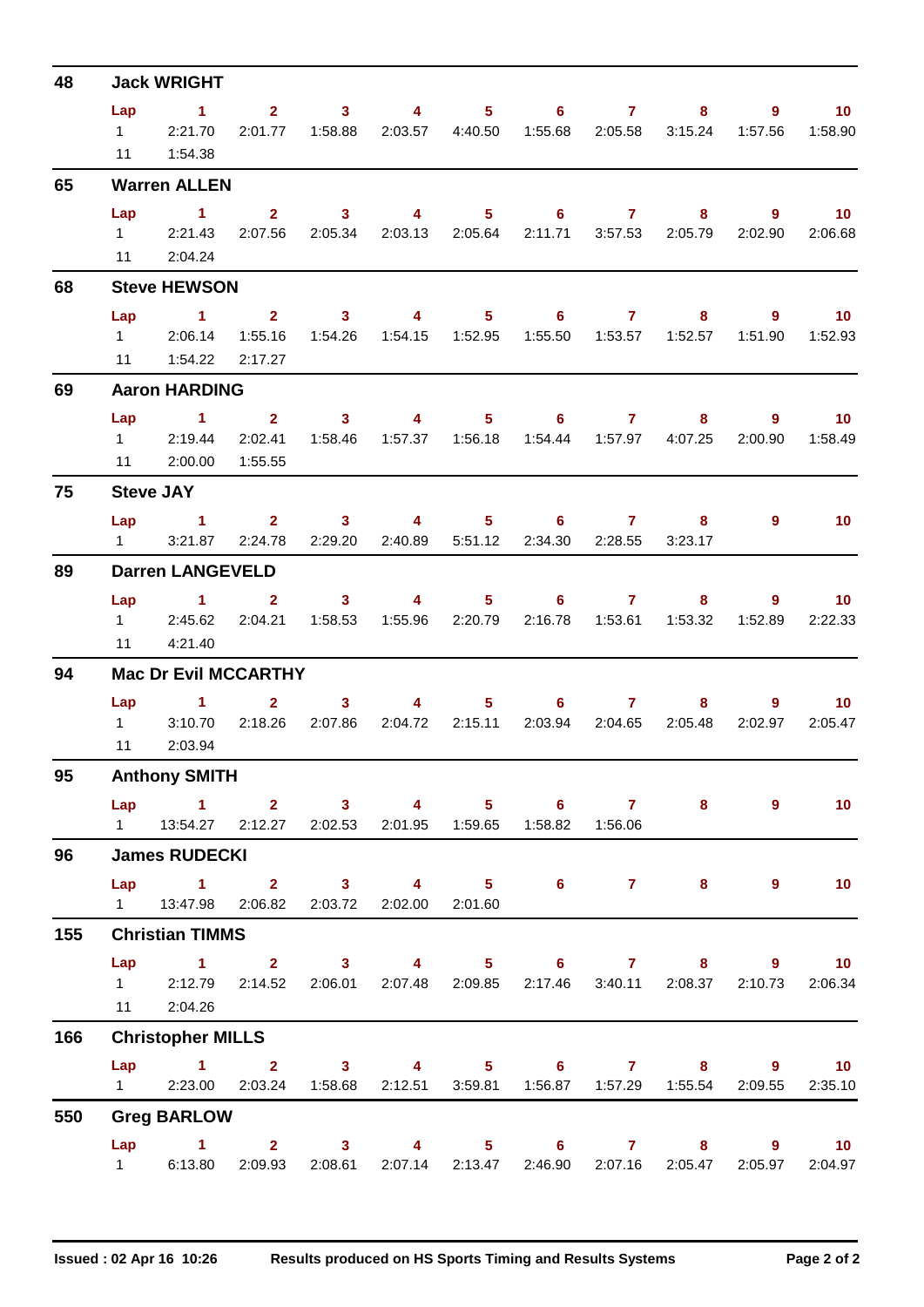## R **E GRI**

**Race 6**

## **Cartek Roadsports Series**

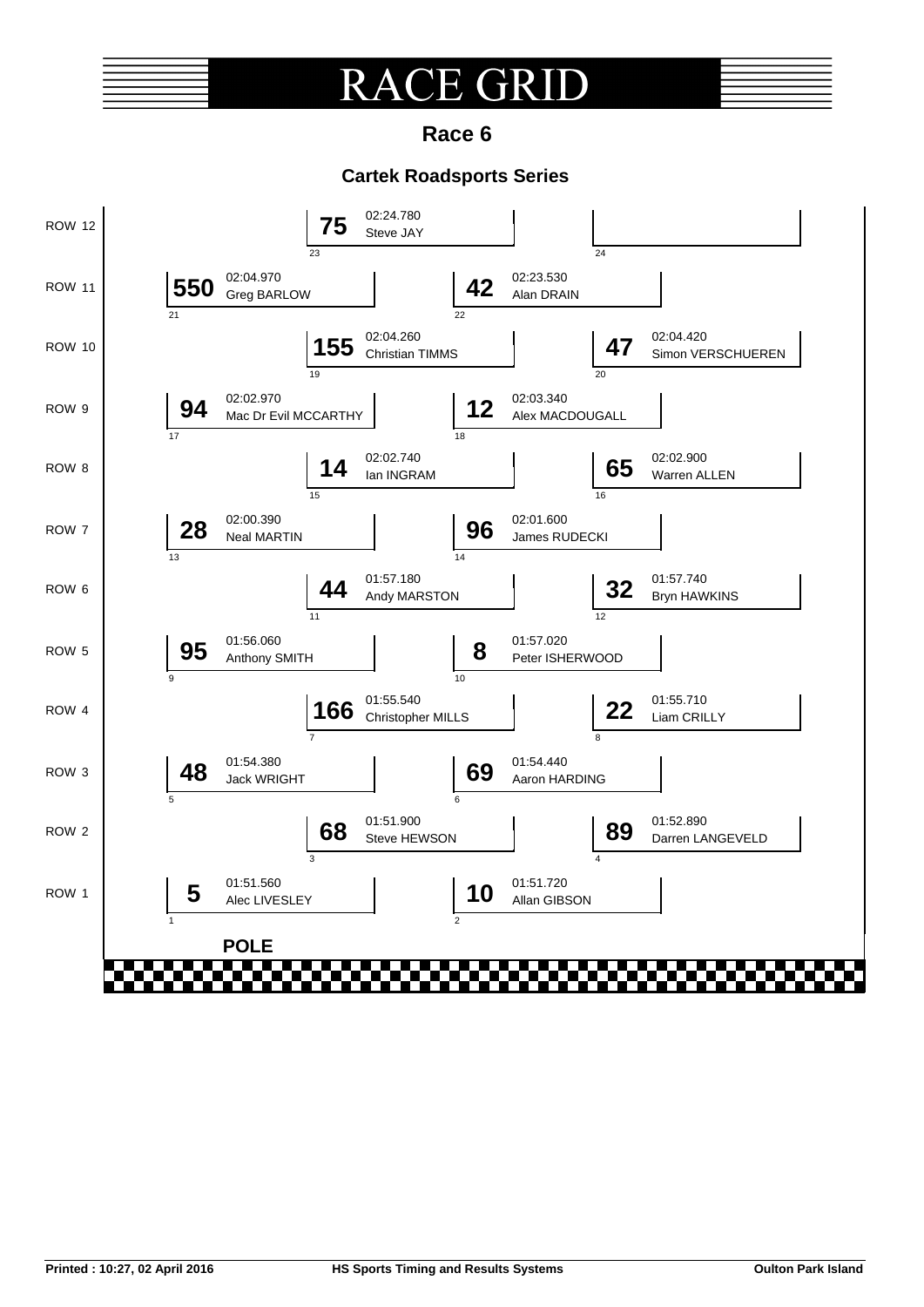

### **Provisional Results - Race 6 (Amended)**

| <b>PI</b> | <b>No</b>             | C1 | <b>Name</b>                                                | Car                      | Laps | <b>Time</b> |            | Behind MPH Best Lap on MPH |    |           |
|-----------|-----------------------|----|------------------------------------------------------------|--------------------------|------|-------------|------------|----------------------------|----|-----------|
| 1         | 5                     | A  | <b>Alec LIVESLEY</b>                                       | <b>Jensen Healey</b>     | 25   | 45:04.09    |            | 75.22 1:38.65              | 24 | 82.47     |
| 2         | 68                    | B  | <b>Steve HEWSON</b>                                        | Peugeot 106 GTi          | 25   | 45:33.48    | 29.39      | 74.41 1:42.38              | 18 | 79.47     |
| 3         | 10                    | A  | <b>Allan GIBSON</b>                                        | <b>Lotus Exige</b>       | 25   | 45:53.14    | 49.05      | 73.88 1:40.11              | 25 | 81.27     |
| 4         | 8                     | A  | <b>Peter ISHERWOOD</b>                                     | <b>BMW E46 M3</b>        | 25   | 46:20.96    | 1:16.87    | 73.14 1:41.93              | 23 | 79.82     |
| 5         | 89                    | C  | <b>Darren LANGEVELD</b>                                    | <b>Renault Clio</b>      | 25   | 46:22.10    | 1:18.01    | 73.11 1:45.05              | 21 | 77.45     |
| 6         | 44                    | A  | <b>Andy MARSTON/Brett</b><br><b>EVANS</b>                  | <b>BMW E46 M3</b>        | 25   | 46:25.88    | 1:21.79    | 73.01 1:41.88              | 25 | 79.86     |
| 7         | 28                    | в  | <b>Neal MARTIN</b>                                         | <b>VW Caddy Van</b>      | 25   | 46:30.07    | 1:25.98    | 72.90 1:42.61              | 23 | 79.29     |
| 8         | 22                    | C  | <b>Liam CRILLY</b>                                         | Mazda RX8                | 25   | 46:42.38    | 1:38.29    | 72.58 1:43.32              | 24 | 78.75     |
| 9         | 95                    | C  | <b>Anthony SMITH</b>                                       | Honda Integra DC2        | 25   | 46:45.16    | 1:41.07    | 72.51 1:42.53              | 23 | 79.35     |
| 10        | 47                    | A  | <b>Simon</b><br><b>VERSCHUEREN/Richard</b><br><b>COOKE</b> | Volkswagen Golf GTi      | 24   | 45:42.53    | 1 Lap      | 71.20 1:43.22              | 24 | 78.82     |
| 11        | 69                    | C  | <b>Aaron HARDING/David</b><br><b>SLATER</b>                | <b>Renault Clio 172</b>  | 24   | 45:46.33    | 1 Lap      | 71.10 1:42.58              | 24 | 79.31     |
| 12        | 32                    | D  | <b>Bryn HAWKINS</b>                                        | <b>Toyota Celica</b>     | 24   | 46:45.27    | 1 Lap      | 69.61 1:48.47              | 20 | 75.01     |
| 13        | 14                    | в  | lan INGRAM                                                 | Ginetta G20              | 23   | 45:15.43    | 2 Laps     | 68.91 1:47.16              | 23 | 75.92     |
| 14        | 42                    | в  | <b>Alan DRAIN/Mark DRAIN</b>                               | <b>Porsche Boxster S</b> | 23   | 45:31.73    | 2 Laps     | 68.50 1:47.09              | 21 | 75.97     |
| 15        | 96                    | D  | <b>James RUDECKI</b>                                       | <b>Honda CR-Z</b>        | 23   | 45:32.52    | 2 Laps     | 68.48 1:49.50              | 22 | 74.30     |
| 16        | 12                    | D  | <b>Alex MACDOUGALL</b>                                     | <b>Renault Clio 172</b>  | 23   | 46:10.05    | 2 Laps     | 67.55 1:50.49              | 20 | 73.64     |
| 17        | 94                    | D  | <b>Mac Dr Evil MCCARTHY</b>                                | <b>Ford Fiesta ST</b>    | 23   | 46:30.18    | 2 Laps     | 67.07 1:53.46              | 20 | 71.71     |
| 18        | 155                   | A  | <b>Christian TIMMS/Steve</b><br><b>LAWSON</b>              | <b>Toyota MR2</b>        | 23   | 46:49.68    | 2 Laps     | 66.60 1:46.84              | 21 | 76.15     |
| 19        | 550                   | C  | <b>Greg BARLOW</b>                                         | <b>Ford Escort</b>       | 22   | 45:56.26    | 3 Laps     | 64.94 1:49.86              | 22 | 74.06     |
| 20        | 75                    | C  | <b>Steve JAY/Richard MURTHA</b>                            | Alfa Romeo V6            | 21   | 46:53.99    | 4 Laps     | 60.72 2:00.24              | 21 | 67.66     |
|           | <b>Not-Classified</b> |    |                                                            |                          |      |             |            |                            |    |           |
|           | 48                    | C  | <b>Jack WRIGHT/George WRIGHT</b>                           | Porsche 944              | 23   | 45:00.44    | <b>DNF</b> | 69.30 1:49.09              | 21 | 74.58     |
|           | 65                    | в  | <b>Warren ALLEN</b>                                        | Ginetta G27R             | 12   | 24:06.30    | <b>DNF</b> | 67.50 1:48.21              | 12 | 75.19     |
|           | <b>Non-Starters</b>   |    |                                                            |                          |      |             |            |                            |    |           |
|           | 166                   | в  | <b>Christopher MILLS</b>                                   | <b>Porsche Boxster S</b> |      |             |            |                            |    |           |
|           | <b>Fastest Lap</b>    |    |                                                            |                          |      |             |            |                            |    |           |
|           | 5                     | A  | <b>Alec LIVESLEY</b>                                       | Jensen Healey            |      |             |            | 1:38.65                    | 24 | 82.47 Rec |
|           | 68                    | в  | <b>Steve HEWSON</b>                                        | Peugeot 106 GTi          |      |             |            | 1:42.38                    | 18 | 79.47 Rec |
|           | 95                    | C  | <b>Anthony SMITH</b>                                       | <b>Honda Integra DC2</b> |      |             |            | 1:42.53                    | 23 | 79.35 Rec |
|           | 32                    | D  | <b>Bryn HAWKINS</b>                                        | <b>Toyota Celica</b>     |      |             |            | 1:48.47                    | 20 | 75.01 Rec |
|           |                       |    |                                                            |                          |      |             |            |                            |    |           |

No 28 reinstated following appeal to MSA

### **Weather / Track:** Cloudy / Drying

| <b>Start Time: 14:49</b> | <b>Oulton Park Island</b> | 28 Jul 16 17:44                 |
|--------------------------|---------------------------|---------------------------------|
| <b>Clerk of Course:</b>  | Time Issued :             | Chief Timekeeper: Terry Stevens |

**THESE RESULTS REMAIN PROVISIONAL FOR A MINIMUM OF 30 MINUTES FROM THE TIME OF ISSUE AND UNTIL ALL JUDICIAL AND TECHNICAL MATTERS HAVE BEEN SETTLED.**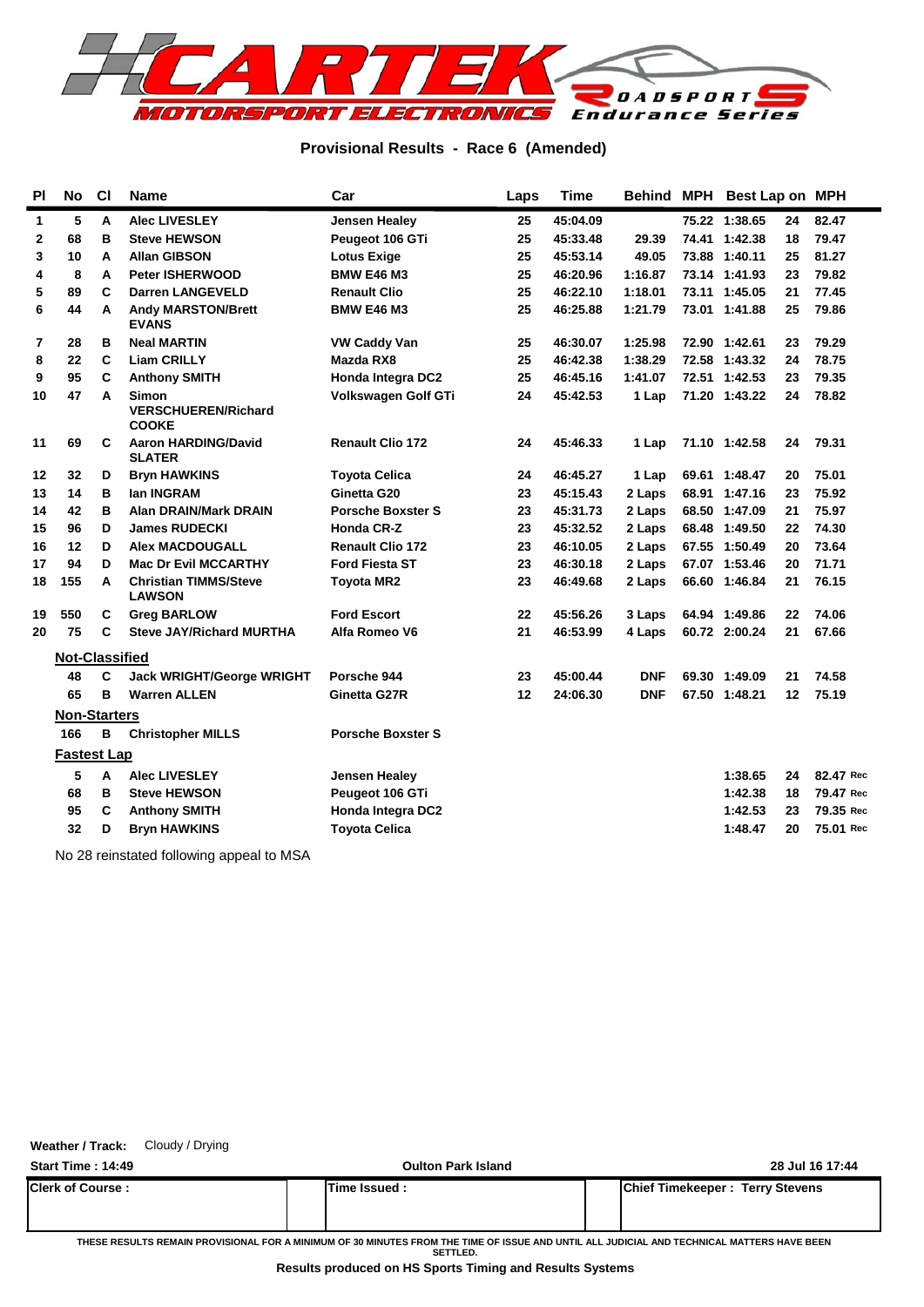# Lap Chart Cartek Roadsports Series - Race 6

|     | Lap 1       |                 | Lap <sub>2</sub> |    | Lap <sub>3</sub> |    | Lap <sub>4</sub> |     | Lap <sub>5</sub> |     | Lap6           |    | Lap 7          |    | Lap <sub>8</sub> |    | Lap <sub>9</sub> |     | Lap <sub>10</sub> |
|-----|-------------|-----------------|------------------|----|------------------|----|------------------|-----|------------------|-----|----------------|----|----------------|----|------------------|----|------------------|-----|-------------------|
| No. | Time        | No              | <b>Time</b>      | No | Time             | No | <b>Time</b>      | No. | <b>Time</b>      | No. | <b>Time</b>    | No | Time           | No | <b>Time</b>      | No | <b>Time</b>      | No. | Time              |
| 68  | 1.59.64     |                 | 68 3:51.97       |    | 68 5:42.63       | 68 | 7:32.94          |     | 68 9:22.15       |     | 68 11:10.82    |    | 68 12:59.22    |    | 68 14:46.79      |    | 68 16:33.64      |     | 68 18:19.00       |
|     | 5 2:01.32   |                 | 3:54.26          | 5. | 5:44.53          | 5  | 7:34.67          | 5.  | 9:24.09          |     | 5 11:12.43     |    | 5 13:00.34     |    | 5 14:47.49       | 5  | 16:34.01         |     | 5 18:19.85        |
|     | 10 2:01.66  | 10              | 3:55.05          | 89 | 5.46.39          | 89 | 7:36.14          | 89  | 9.25.69          |     | 75 11:14.09 *1 |    | 89 13:02.75    |    | 89 14:50.56      | 89 | 16:38.51         |     | 89 18:25.50       |
|     | 89 2:02.67  | 89              | 3:55.83          | 10 | 5:47.43          | 10 | 7:37.25          | 10  | 9:26.93          |     | 89 11:14.39    |    | 10 13:04.86    |    | 10 14:51.89      |    | 10 16:38.84      |     | 10 18:26.54       |
|     | 48 2:02.76  |                 | 48 3:56.32       | 69 | 5:50.47          | 69 | 7:42.44          | 69  | 9:34.13          |     | 10 11:16.12    |    | 69 13:16.84    |    | 69 15:06.71      |    | 155 16:41.16 *1  |     | 44 18:40.89       |
|     | 69 2:04.08  |                 | 69 3:58.03       | 8  | 5:51.13          | 8  | 7:42.93          | 44  | 9:36.29          |     | 69 11:25.64    |    | 44 13:17.12    |    | 44 15:07.02      |    | 44 16:54.11      |     | 155 18:43.52 *1   |
|     | 8 2:05.33   | 8               | 3:58.59          | 44 | 5:52.53          | 44 | 7:43.58          | 95  | 9:37.41          |     | 44 11:26.22    |    | 95 13:17.52    |    | 95 15:07.34      | 95 | 16:57.66         |     | 95 18:44.96       |
|     | 44 2:06.79  |                 | 44 4:00.17       | 95 | 5:53.31          | 95 | 7:44.28          | 28  | 9:41.91          |     | 95 11:26.65    |    | 75 13:22.21 *1 |    | 8 15:14.13       |    | 69 16:57.68      |     | 69 18:47.10       |
|     | 95 2:07.45  | 95              | 4:01.15          | 28 | 5:57.57          | 28 | 7:49.92          | 8   | 9:43.63          |     | 28 11:33.11    |    | 28 13:23.54    |    | 28 15:15.58      | 8  | 17:01.47         | 8   | 18:48.67          |
|     | 28 2:08.96  |                 | 28 4:04.25       | 65 | 6:03.38          | 65 | 7:56.39          | 65  | 9:47.93          |     | 8 11:34.76     |    | 8 13:24.26     |    | 22 15:20.05      | 28 | 17:04.36         |     | 28 18:52.05       |
|     | 32 2:11.52  | 32 <sub>2</sub> | 4:08.00          | 32 | 6:06.70          | 22 | 7:59.63          | 22  | 9:49.76          |     | 22 11:41.23    |    | 22 13:30.62    |    | 65 15:26.23      | 22 | 17:09.70         |     | 22 18:58.57       |
|     | 65 2:11.70  |                 | 65 4:08.16       |    | 22 6:08.19       | 32 | 8:02.85          |     | 32 9:57.66       |     | 65 11:42.34    |    | 65 13:34.09    |    | 75 15:30.11 *1   |    | 65 17:16.81      |     | 65 19:12.17       |
|     | 96 2:14.06  |                 | 96 4:11.60       | 96 | 6:09.58          | 96 | 8:05.00          | 96  | 9:59.48          |     | 32 11:52.02    |    | 32 13:44.73    |    | 32 15:37.54      |    | 32 17:30.72      |     | 32 19:22.38       |
|     | 550 2:14.25 |                 | 22 4:15.15       |    | 550 6.15.10      |    | 550 8:14.03      |     | 48 10:08.02      |     | 96 11:53.36    |    | 96 13:46.47    |    | 96 15:39.26      |    | 48 17:33.10      |     | 48 19:22.56       |
|     | 94 2:15.37  |                 | 550 4:15.63      | 94 | 6.15.94          | 48 | 8:14.65          |     | 550 10:13.24     |     | 48 11:59.80    |    | 48 13:51.29    |    | 48 15:41.96      |    | 96 17:33.98      |     | 96 19:27.37       |
|     | 12 2:16.08  |                 | 94 4:16.65       |    | 12 6:16.47       | 94 | 8:14.81          |     | 94 10:14.17      |     | 550 12:10.45   |    | 47 14:02.67    |    | 47 15:54.32      |    | 75 17:38.18 *1   |     | 47 19:35.10       |
|     | 22 2:19.49  |                 | 12 4:17.48       |    | 48 6:19.40       | 12 | 8:16.51          |     | 12 10:14.90      |     | 47 12:11.60    |    | 550 14:07.08   |    | 550 16:03.93     |    | 47 17:45.30      |     | 75 19:44.31 *1    |
|     | 155 2:19.57 |                 | 42 4:23.34       |    | 42 6:24.05       | 47 | 8:20.59          |     | 47 10:16.16      |     | 94 12:12.76    |    | 12 14:09.29    |    | 12 16:05.09      |    | 550 18:00.69     |     | 42 19:54.72       |
|     | 42 2:20.26  |                 | 14 4:24.79       |    | 14 6:24.79       | 42 | 8:23.43          |     | 42 10:20.45      |     | 12 12:12.84    |    | 42 14:10.08    |    | 42 16:05.55      |    | 42 18:01.44      |     | 94 20:02.55       |
|     | 14 2:21.40  |                 | 155 4:25.28      |    | 47 6:25.34       | 14 | 8:24.70          |     | 14 10:21.41      |     | 42 12:14.87    |    | 14 14:11.89    |    | 14 16:06.50      |    | 94 18:06.35      |     | 550 20:04.85      |
|     | 47 2:22.65  |                 | 47 4:26.08       |    | 155 6:29.40      |    | 155 8:32.12      |     | 155 10:34.49     |     | 14 12:16.93    |    | 94 14:12.58    |    | 94 16:09.32      |    | 12 18:06.50      |     |                   |
|     | 75 2:30.16  |                 | 75 4:44.33       |    | 75 6:55.84       | 75 | 9:05.44          |     |                  |     | 155 12:36.05   |    | 155 14:37.26   |    |                  |    | 14 18:10.13      |     |                   |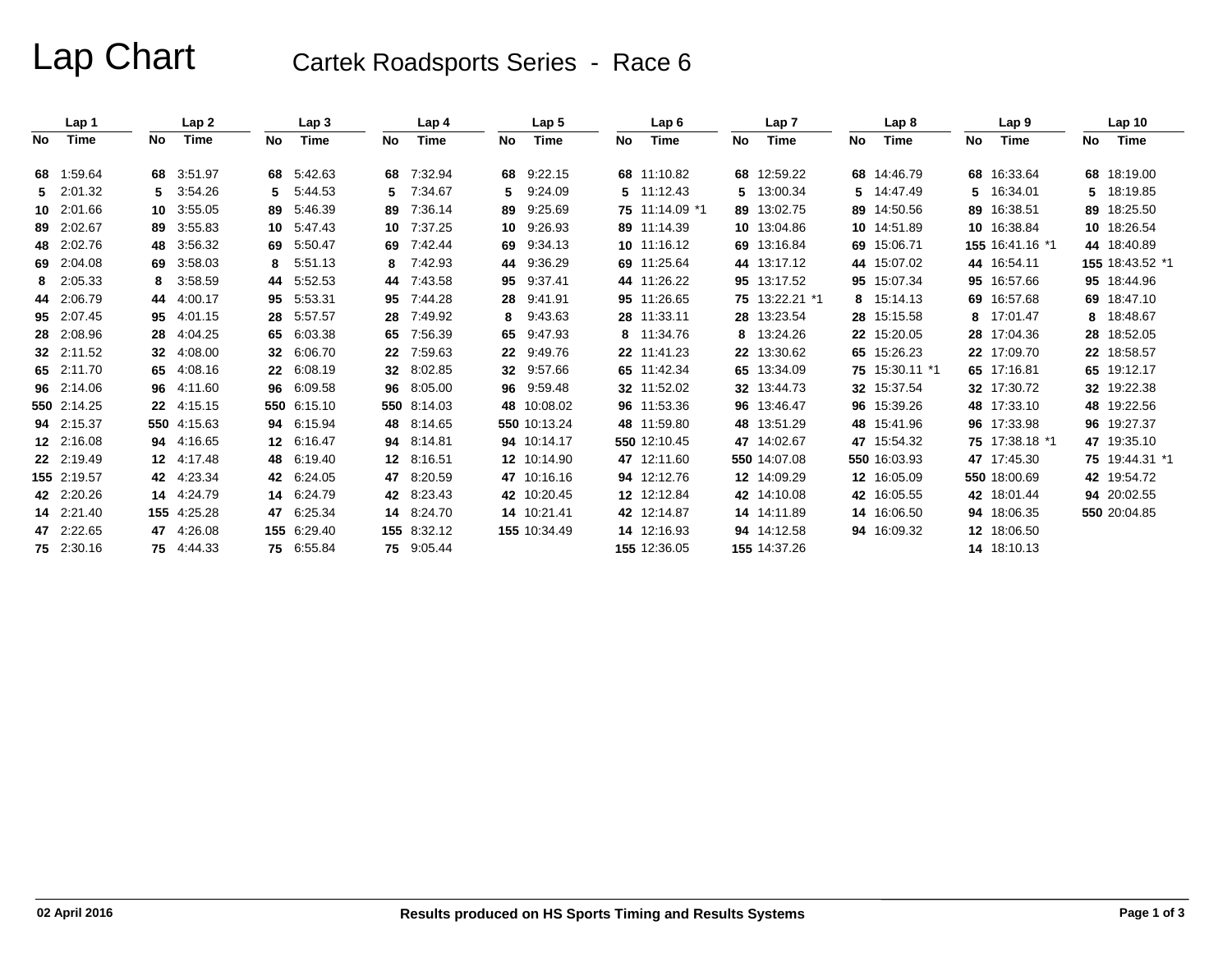# Lap Chart Cartek Roadsports Series - Race 6

|    | Lap 11          |    | Lap 12          |    | Lap <sub>13</sub> |    | Lap 14          |    | Lap <sub>15</sub> |    | Lap <sub>16</sub> |    | Lap 17          |    | Lap <sub>18</sub> |    | Lap 19          |    | Lap20           |
|----|-----------------|----|-----------------|----|-------------------|----|-----------------|----|-------------------|----|-------------------|----|-----------------|----|-------------------|----|-----------------|----|-----------------|
| No | Time            | No | Time            | No | Time              | No | Time            | No | Time              | No | Time              | No | Time            | No | Time              | No | Time            | No | Time            |
|    | 5 20:05.15      |    | 5 21:51.20      |    | 5 23:35.76        |    | 5 25:18.10      |    | 5 27:03.84        |    | 5 30:04.00        |    | 5 31:44.13      |    | 5 33:24.48        | 5  | 35:05.31        |    | 5 36:45.73      |
|    | 68 20:08.56     |    | 12 21:52.01 *2  |    | 12 23:45.92 *2    |    | 94 25:23.46 *2  |    | 44 27:16.62 *1    |    | 68 30:04.35       |    | 68 31:47.74     |    | 68 33:30.12       | 68 | 35:13.01        |    | 12 36:51.49 *2  |
|    | 89 20:12.54     |    | 42 21:54.36 *1  |    | 550 23:48.55 *2   |    | 12 25:39.75 *2  |    | 94 27:20.31 *2    |    | 47 30:05.99 *1    |    | 69 31:48.25 *1  |    | 69 33:33.70 *1    |    | 47 35:19.10 *1  |    | 94 36:53.87 *2  |
|    | 10 20:22.33     |    | 75 21:57.93 *2  |    | 89 23:52.19       |    | 550 25:42.17 *2 |    | 8 27:22.92 *1     |    | 32 30:17.93 *1    |    | 47 31:49.70 *1  |    | 47 33:34.19 *1    |    | 69 35:20.40 *1  |    | 550 36:55.35 *2 |
|    | 44 20:26.98     |    | 89 21:59.99     |    | 44 24:03.05       |    | 95 25:42.40 *1  |    | 95 27:30.68 *1    |    | 155 30:23.56 *2   |    | 48 31:54.84 *1  |    | 48 33:47.39 *1    |    | 48 35:38.04 *1  |    | 68 36:56.62     |
|    | 95 20:32.22     |    | 94 22:04.95 *1  |    | 65 24:06.30 *1    |    | 75 26:03.39 *3  |    | 12 27:32.86 *2    |    | 75 30:23.70 *3    |    | 32 32:07.58 *1  |    | 32 33:57.36 *1    |    | 10 35:41.56     |    | 47 37:03.42 *1  |
|    | 8 20:35.38      |    | 44 22:12.30     |    | 28 24:14.54       |    | 28 26:06.17     |    | 550 27:35.45 *2   |    | 89 30:29.24       |    | 89 32:15.31     |    | 10 33:57.91       |    | 89 35:47.47     |    | 69 37:05.72 *1  |
|    | 69 20:37.75     |    | 65 22:18.09 *1  |    | 8 24:15.91        |    | 22 26:12.07     |    | 75 28:13.04 *3    |    | 10 30:29.56       |    | 10 32:15.39     |    | 89 34:01.72       |    | 32 35:48.41 *1  |    | 10 37:24.22     |
|    | 28 20:39.19     |    | 8 22:20.36      |    | 22 24:22.89       |    | 69 26:25.37 *1  |    | 69 28:14.13 *1    |    | 96 30:40.07 *1    |    | 155 32:16.38 *2 |    | 155 34:07.85 *2   |    | 155 35:57.65 *2 |    | 48 37:28.56 *1  |
|    | 22 20:47.10     |    | 95 22:25.83     |    | 32 24:38.43 *1    |    | 155 26:29.34 *2 |    | 68 28:20.05       |    | 14 30:45.33 *1    |    | 96 32:32.07 *1  |    | 8 34:21.62        | 8  | 36:04.23        |    | 89 37:33.13     |
|    | 155 20:47.65 *1 |    | 28 22:29.03     |    | 47 24:46.04 *1    |    | 32 26:30.02 *1  |    | 47 28:20.46 *1    |    | 8 30:54.54        |    | 75 32:33.67 *3  |    | 96 34:23.06 *1    |    | 28 36:08.81     |    | 32 37:37.61 *1  |
|    | 48 21:14.06     |    | 22 22:35.34     |    | 68 24:51.46       |    | 47 26:32.77 *1  |    | 32 28:24.16 *1    |    | 44 30:55.25       |    | 14 32:35.37 *1  |    | 28 34:25.50       |    | 44 36:10.34     |    | 155 37:46.53 *2 |
|    | 32 21:21.87     |    | 155 22:57.25 *1 |    | 48 24:55.14       |    | 68 26:34.83     |    | 155 28:28.85 *2   |    | 28 30:56.33       |    | 8 32:37.90      |    | 44 34:26.51       |    | 22 36:15.96     |    | 8 37:47.32      |
|    | 96 21:22.15     |    | 69 23:00.18     |    | 14 25:07.54 *1    |    | 48 26:49.15     |    | 89 28:43.01       |    | 22 31:00.18       |    | 44 32:39.33     |    | 14 34:26.59 *1    |    | 14 36:17.68 *1  |    | 28 37:52.38     |
|    | 14 21:23.76 *1  |    | 48 23:04.60     |    | 42 25:11.99 *1    |    | 96 26:55.38 *1  |    | 10 28:46.15       |    | 42 31:01.38 *1    |    | 28 32:40.60     |    | 22 34:29.93       |    | 95 36:17.78     |    | 44 37:52.97     |
|    | 47 21:31.01     |    | 68 23:06.94     |    | 10 25:13.79       |    | 89 26:55.77     |    | 96 28:48.35 *1    |    | 95 31:02.09       |    | 22 32:45.22     |    | 95 34:32.28       |    | 96 36:18.96 *1  |    | 22 38:00.61     |
|    |                 |    | 14 23:15.19 *1  |    |                   |    | 10 27:00.49     |    | 14 28:54.60 *1    |    | 94 31:11.61 *1    |    | 95 32:47.65     |    | 75 34:41.34 *3    |    | 42 36:33.43 *1  |    | 95 38:01.79     |
|    |                 |    | 96 23:20.75     |    |                   |    | 14 27:01.35 *1  |    | 42 29:06.52 *1    |    | 12 31:17.69 *1    |    | 42 32:52.97 *1  |    | 42 34:43.81 *1    |    | 75 36:44.88 *3  |    | 14 38:05.36 *1  |
|    |                 |    | 10 23:29.14     |    |                   |    | 42 27:02.64 *1  |    | 44 29:06.76       |    | 550 31:19.49 *1   |    | 94 33:05.80 *1  |    | 94 34:59.50 *1    |    |                 |    | 96 38:10.94 *1  |
|    |                 |    |                 |    |                   |    |                 | 8  | 29:08.70          |    |                   |    | 12 33:09.16 *1  |    | 12 35:00.07 *1    |    |                 |    | 42 38:21.35 *1  |
|    |                 |    |                 |    |                   |    |                 |    | 28 29:10.97       |    |                   |    | 550 33:11.66 *1 |    | 550 35:04.23 *1   |    |                 |    |                 |
|    |                 |    |                 |    |                   |    |                 |    | 22 29:13.05       |    |                   |    |                 |    |                   |    |                 |    |                 |
|    |                 |    |                 |    |                   |    |                 |    | 94 29:16.92 *1    |    |                   |    |                 |    |                   |    |                 |    |                 |
|    |                 |    |                 |    |                   |    |                 |    | 95 29:17.04       |    |                   |    |                 |    |                   |    |                 |    |                 |
|    |                 |    |                 |    |                   |    |                 |    | 12 29:25.35 *1    |    |                   |    |                 |    |                   |    |                 |    |                 |
|    |                 |    |                 |    |                   |    |                 |    | 550 29:27.50 *1   |    |                   |    |                 |    |                   |    |                 |    |                 |

**69** 30:02.09 **48** 30:02.75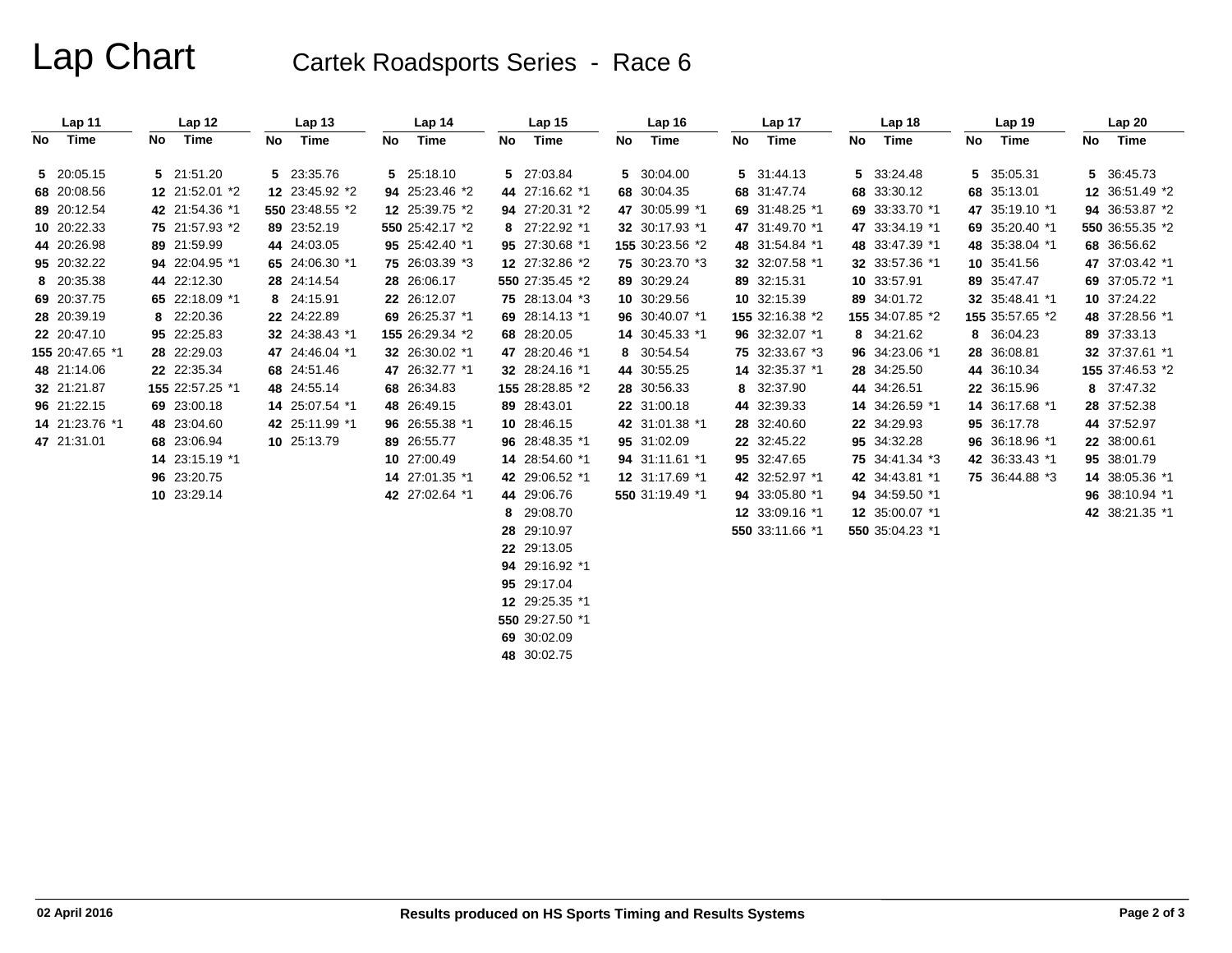# Lap Chart Cartek Roadsports Series - Race 6

|                 |     | Lap 22          |    | Lap23           |    | Lap <sub>24</sub> |    | Lap25           |    | Lap26 |    | Lap 27 |    | Lap <sub>28</sub> |    | Lap 29 |    | Lap30 |
|-----------------|-----|-----------------|----|-----------------|----|-------------------|----|-----------------|----|-------|----|--------|----|-------------------|----|--------|----|-------|
| Time<br>No      | No. | Time            | No | Time            | No | Time              | No | Time            | No | Time  | No | Time   | No | Time              | No | Time   | No | Time  |
| 5 38:25.86      |     | 5 40:06.86      |    | 5 41:46.48      |    | 5 43:25.13        |    | 5 45:04.09      |    |       |    |        |    |                   |    |        |    |       |
| 68 38:40.44     |     | 42 40:08.98 *2  |    | 96 41:51.96 *2  |    | 14 43:28.27 *2    |    | 14 45:15.43 *2  |    |       |    |        |    |                   |    |        |    |       |
| 12 38:43.76 *2  |     | 68 40:23.19     |    | 42 41:56.07 *2  |    | 96 43:41.46 *2    |    | 42 45:31.73 *2  |    |       |    |        |    |                   |    |        |    |       |
| 550 38:47.61 *2 |     | 47 40:31.75 *1  |    | 68 42:05.85     |    | 42 43:43.80 *2    |    | 96 45:32.52 *2  |    |       |    |        |    |                   |    |        |    |       |
| 47 38:47.71 *1  |     | 12 40:34.25 *2  |    | 47 42:15.25 *1  |    | 68 43:49.85       |    | 68 45:33.48     |    |       |    |        |    |                   |    |        |    |       |
| 75 38:48.76 *4  |     | 69 40:36.87 *1  |    | 69 42:20.28 *1  |    | 47 43:59.31 *1    |    | 47 45:42.53 *1  |    |       |    |        |    |                   |    |        |    |       |
| 69 38:50.41 *1  |     | 94 40:44.77 *2  |    | 12 42:24.86 *2  |    | 69 44:03.75 *1    |    | 69 45:46.33 *1  |    |       |    |        |    |                   |    |        |    |       |
| 94 38:51.31 *2  |     | 550 40:47.31 *2 |    | 10 42:31.39     |    | 550 44:06.40 *3   |    | 10 45:53.14     |    |       |    |        |    |                   |    |        |    |       |
| 10 39:05.10     |     | 10 40:49.34     |    | 94 42:39.44 *2  |    | 10 44:13.03       |    | 550 45:56.26 *3 |    |       |    |        |    |                   |    |        |    |       |
| 48 39:17.70 *1  |     | 75 40:52.47 *4  |    | 89 42:51.62     |    | 12 44:17.17 *2    |    | 12 46:10.05 *2  |    |       |    |        |    |                   |    |        |    |       |
| 89 39:18.18     |     | 89 41:03.75     |    | 75 42:53.08 *4  |    | 94 44:33.11 *2    |    | 8 46:20.96      |    |       |    |        |    |                   |    |        |    |       |
| 32 39:26.08 *1  |     | 48 41:06.79 *1  |    | 8 42:55.28      |    | 89 44:36.90       |    | 89 46:22.10     |    |       |    |        |    |                   |    |        |    |       |
| 8 39:30.31      |     | 8 41:13.35      |    | 48 42:56.91 *1  |    | 8 44:37.71        |    | 44 46:25.88     |    |       |    |        |    |                   |    |        |    |       |
| 44 39:35.59     |     | 32 41:16.82 *1  |    | 44 43:01.57     |    | 44 44:44.00       |    | 28 46:30.07     |    |       |    |        |    |                   |    |        |    |       |
| 28 39:37.63     |     | 44 41:18.26     |    | 28 43:03.04     |    | 28 44:47.33       |    | 94 46:30.18 *2  |    |       |    |        |    |                   |    |        |    |       |
| 155 39:37.94 *2 |     | 28 41:20.43     |    | 32 43:07.72 *1  |    | 75 44:53.75 *4    |    | 22 46:42.38     |    |       |    |        |    |                   |    |        |    |       |
| 22 39:45.31     |     | 155 41:25.78 *2 |    | 155 43:12.62 *2 |    | 32 44:56.23 *1    |    | 95 46:45.16     |    |       |    |        |    |                   |    |        |    |       |
| 95 39:45.39     |     | 22 41:30.75     |    | 22 43:14.32     |    | 22 44:57.64       |    | 32 46:45.27 *1  |    |       |    |        |    |                   |    |        |    |       |
| 14 39:52.85 *1  |     | 95 41:32.55     |    | 95 43:15.08     |    | 95 45:00.42       |    | 155 46:49.68 *2 |    |       |    |        |    |                   |    |        |    |       |
| 96 40:01.82 *1  |     | 14 41:40.30 *1  |    |                 |    | 48 45:00.44 *1    |    | 75 46:53.99 *4  |    |       |    |        |    |                   |    |        |    |       |
|                 |     |                 |    |                 |    | 155 45:02.44 *2   |    |                 |    |       |    |        |    |                   |    |        |    |       |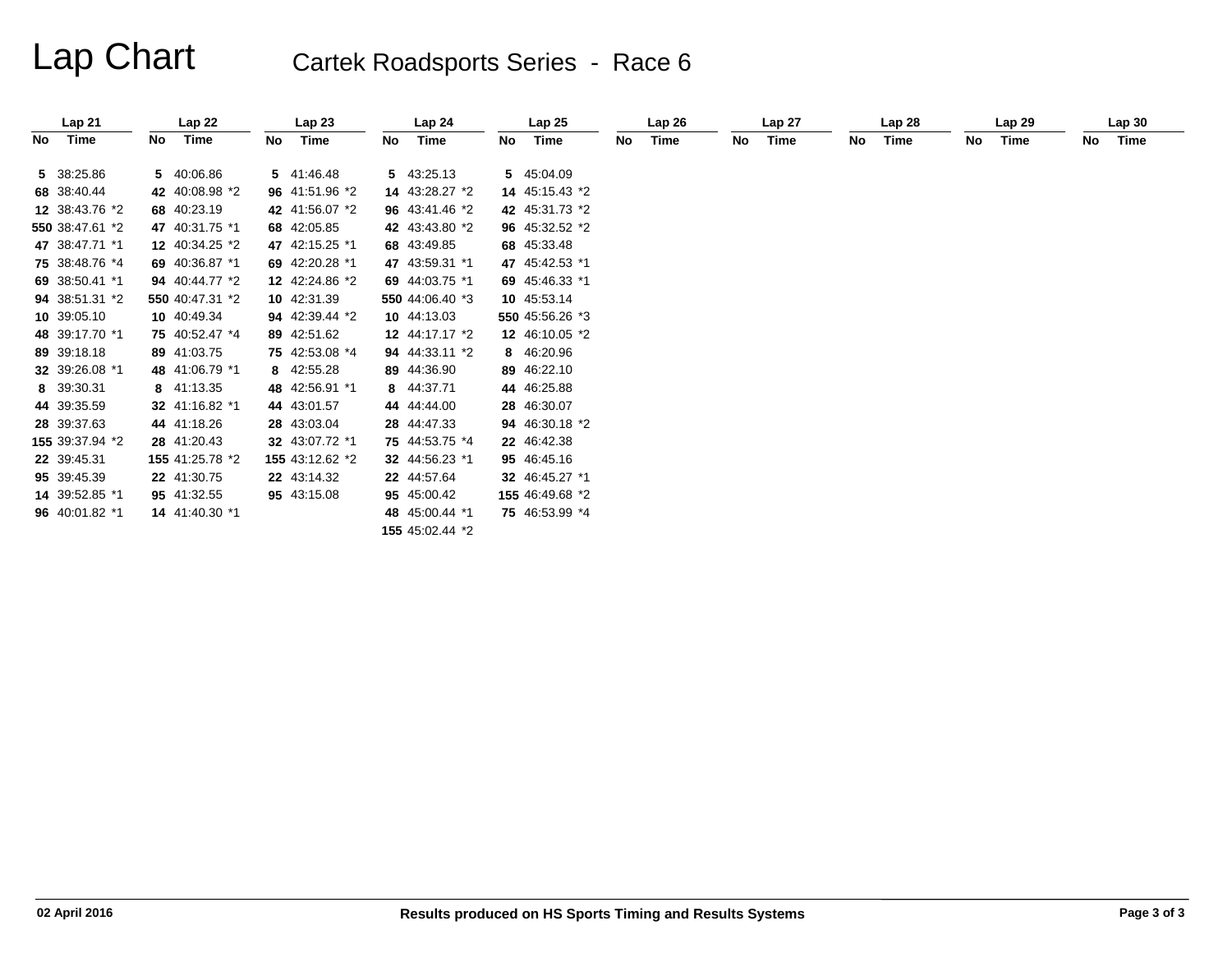## **Cartek Roadsports Series**

## **LAP TIMES - Race 6**

| 5  |                | <b>Alec LIVESLEY</b>   |                         |                         |                         |                            |                            |                |                            |                            |                             |
|----|----------------|------------------------|-------------------------|-------------------------|-------------------------|----------------------------|----------------------------|----------------|----------------------------|----------------------------|-----------------------------|
|    | Lap            | $\sim$ 1               | 2 <sup>7</sup>          | $\overline{\mathbf{3}}$ | $\overline{4}$          | $\overline{\phantom{1}}$ 5 | $\overline{\phantom{0}}$ 6 | $\overline{7}$ | 8                          | $9^{\circ}$                | $\overline{10}$             |
|    | $1 \quad$      | 1:59.15                | 1:52.94                 | 1:50.27                 | 1:50.14                 | 1:49.42                    | 1:48.34                    | 1:47.91        | 1:47.15                    | 1:46.52                    | 1:45.84                     |
|    | 11             | 1:45.30                | 1:46.05                 | 1:44.56                 | 1:42.34                 | 1:45.74                    | 3:00.16                    | 1:40.13        | 1:40.35                    | 1:40.83                    | 1:40.42                     |
|    |                | 21  1:40.13            | 1:41.00                 | 1:39.62                 | 1:38.65                 | 1:38.96                    |                            |                |                            |                            |                             |
| 8  |                | <b>Peter ISHERWOOD</b> |                         |                         |                         |                            |                            |                |                            |                            |                             |
|    | Lap            | $\sim$ 1 $\sim$ 2      |                         |                         | $3 \t 4$                | $\overline{\phantom{1}}$ 5 |                            | $6$ $7$ $8$    |                            | - 9                        | $\blacksquare$ 10           |
|    | $1 \quad \Box$ | 2:00.91                | 1:53.26                 | 1:52.54                 | 1:51.80                 | 2:00.70                    | 1:51.13                    | 1:49.50        | 1:49.87                    | 1:47.34                    | 1:47.20                     |
|    | 11             | 1:46.71                | 1:44.98                 | 1:55.55                 | 3:07.01                 | 1:45.78                    | 1:45.84                    | 1:43.36        | 1:43.72                    | 1:42.61                    | 1:43.09                     |
|    | 21             | 1:42.99                | 1:43.04                 | 1:41.93                 | 1:42.43                 | 1:43.25                    |                            |                |                            |                            |                             |
| 10 |                | <b>Allan GIBSON</b>    |                         |                         |                         |                            |                            |                |                            |                            |                             |
|    | Lap            | $\sim$ 1               | $2^{\circ}$             | $\overline{\mathbf{3}}$ | $\overline{4}$          | 5 <sub>1</sub>             | $\overline{\phantom{0}}$ 6 | $\overline{7}$ | 8                          | $\overline{9}$             | $\overline{\phantom{0}}$ 10 |
|    | $1 \quad$      | 1:59.61                | 1:53.39                 | 1:52.38                 | 1:49.82                 | 1:49.68                    | 1:49.19                    | 1:48.74        | 1:47.03                    | 1:46.95                    | 1:47.70                     |
|    | 11             | 1:55.79                | 3:06.81                 | 1:44.65                 | 1:46.70                 | 1:45.66                    | 1:43.41                    | 1:45.83        | 1:42.52                    | 1:43.65                    | 1:42.66                     |
|    | 21             | 1:40.88                | 1:44.24                 | 1:42.05                 | 1:41.64                 | 1:40.11                    |                            |                |                            |                            |                             |
| 12 |                | <b>Alex MACDOUGALL</b> |                         |                         |                         |                            |                            |                |                            |                            |                             |
|    | Lap            | $\sim$ $\sim$ 1        | $\overline{\mathbf{2}}$ | $\overline{\mathbf{3}}$ | $\overline{4}$          | 5 <sub>1</sub>             | $\overline{\phantom{a}}$ 6 | $\overline{7}$ | $\overline{\mathbf{8}}$    | $\overline{9}$             | $\overline{10}$             |
|    | $1 \quad$      | 2:08.90                | 2:01.40                 | 1:58.99                 | 2:00.04                 | 1:58.39                    | 1:57.94                    | 1:56.45        | 1:55.80                    | 2:01.41                    | 3:45.51                     |
|    | 11             | 1:53.91                | 1:53.83                 | 1:53.11                 |                         |                            | 1:51.47                    | 1:50.91        | 1:51.42                    | 1:52.27                    | 1:50.49                     |
|    | 21             | 1:50.61                | 1:52.31                 | 1:52.88                 |                         |                            |                            |                |                            |                            |                             |
| 14 |                | lan INGRAM             |                         |                         |                         |                            |                            |                |                            |                            |                             |
|    | Lap            | $\sim$ 1               | $2^{\circ}$             | $\overline{\mathbf{3}}$ | $\overline{\mathbf{4}}$ | $5 -$                      |                            | $6\qquad 7$    | 8                          | $\overline{9}$             | $\overline{\phantom{0}}$ 10 |
|    | $1 -$          | 2:14.61                | 2:03.39                 | 2:00.00                 | 1:59.91                 | 1:56.71                    | 1:55.52                    | 1:54.96        | 1:54.61                    | 2:03.63                    | 3:13.63                     |
|    | 11             | 1:51.43                | 1:52.35                 | 1:53.81                 | 1:53.25                 | 1:50.73                    | 1:50.04                    | 1:51.22        | 1:51.09                    | 1:47.68                    | 1:47.49                     |
|    |                | 21  1:47.45            | 1:47.97                 | 1:47.16                 |                         |                            |                            |                |                            |                            |                             |
| 22 |                | <b>Liam CRILLY</b>     |                         |                         |                         |                            |                            |                |                            |                            |                             |
|    |                | $Lap$ 1                |                         |                         |                         |                            |                            |                | 2 3 4 5 6 7 8 9 10         |                            |                             |
|    |                | 1 2:15.63              | 1:55.66                 | 1:53.04                 |                         |                            | 1:51.47                    | 1:49.39        | 1:49.43                    | 1:49.65                    | 1:48.87                     |
|    | 11             | 1:48.53                | 1:48.24                 | 1:47.55                 | 1:49.18                 | 3:00.98                    |                            |                |                            | 1:46.03                    | 1:44.65                     |
|    | 21             | 1:44.70                | 1:45.44                 | 1:43.57                 | 1:43.32                 | 1:44.74                    |                            |                |                            |                            |                             |
| 28 |                | <b>Neal MARTIN</b>     |                         |                         |                         |                            |                            |                |                            |                            |                             |
|    | Lap            | $\mathbf{1}$           | $\overline{\mathbf{2}}$ | $\sim$ 3                | $\overline{\mathbf{4}}$ | $5 -$                      | $\overline{\phantom{a}}$ 6 | $\overline{7}$ | $\overline{\mathbf{8}}$    | $\overline{\phantom{a}}$ 9 | $\overline{10}$             |
|    | $1 \quad$      | 2:02.87                | 1:55.29                 | 1:53.32                 | 1:52.35                 | 1:51.99                    | 1:51.20                    | 1:50.43        | 1:52.04                    | 1:48.78                    | 1:47.69                     |
|    | 11             | 1:47.14                | 1:49.84                 | 1:45.51                 | 1:51.63                 | 3:04.80                    | 1:45.36                    | 1:44.27        | 1:44.90                    | 1:43.31                    | 1:43.57                     |
|    |                |                        | 1:42.80                 | 1:42.61                 | 1:44.29                 | 1:42.74                    |                            |                |                            |                            |                             |
|    | 21             | 1:45.25                |                         |                         |                         |                            |                            |                |                            |                            |                             |
| 32 |                | <b>Bryn HAWKINS</b>    |                         |                         |                         |                            |                            |                |                            |                            |                             |
|    | Lap            | $\sim$ 1               | $\overline{\mathbf{2}}$ | $\overline{\mathbf{3}}$ | $\overline{4}$          | 5 <sup>1</sup>             | $\overline{\phantom{0}}$ 6 | $\overline{7}$ | $\overline{\phantom{a}}$ 8 | $9^{\circ}$                | 10                          |
|    | $1 \quad$      | 2:06.08                | 1:56.48                 | 1:58.70                 | 1:56.15                 | 1:54.81                    | 1:54.36                    | 1:52.71        | 1:52.81                    | 1:53.18                    | 1:51.66                     |
|    | 11             | 1:59.49                | 3:16.56                 | 1:51.59                 | 1:54.14                 | 1:53.77                    | 1:49.65                    | 1:49.78        | 1:51.05                    | 1:49.20                    | 1:48.47                     |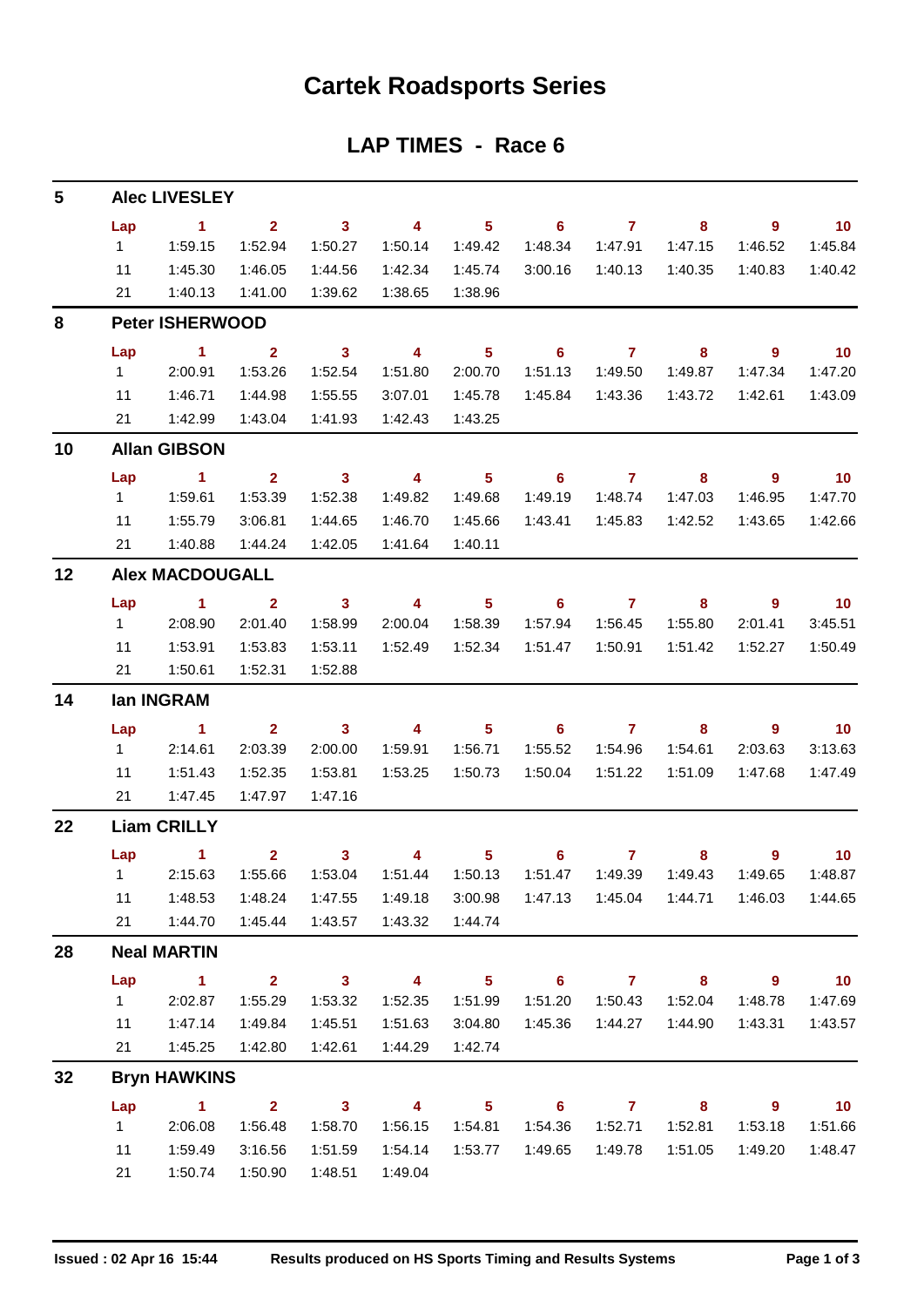| 42 |                | <b>Alan DRAIN</b>                                |                         |                            |                         |                |                                   |                |         |                            |                             |
|----|----------------|--------------------------------------------------|-------------------------|----------------------------|-------------------------|----------------|-----------------------------------|----------------|---------|----------------------------|-----------------------------|
|    | Lap            | $\sim$ 1                                         | $2^{\circ}$             | $\sim$ 3                   | $\overline{\mathbf{4}}$ | 5 <sub>1</sub> | $\overline{\phantom{a}}$ 6        | $\overline{7}$ | 8       | $\overline{9}$             | $\overline{10}$             |
|    | $1 \quad$      | 2:12.39                                          | 2:03.08                 | 2:00.71                    | 1:59.38                 | 1:57.02        | 1:54.42                           | 1:55.21        | 1:55.47 | 1:55.89                    | 1:53.28                     |
|    | 11             | 1:59.64                                          | 3:17.63                 | 1:50.65                    | 2:03.88                 | 1:54.86        | 1:51.59                           | 1:50.84        | 1:49.62 | 1:47.92                    | 1:47.63                     |
|    | 21             | 1:47.09                                          | 1:47.73                 | 1:47.93                    |                         |                |                                   |                |         |                            |                             |
| 44 |                | <b>Andy MARSTON</b>                              |                         |                            |                         |                |                                   |                |         |                            |                             |
|    | Lap            | $\sim$ $\sim$ 1                                  | $\overline{\mathbf{2}}$ | $\overline{\phantom{a}}$ 3 | $\overline{\mathbf{4}}$ | 5 <sub>5</sub> | $\overline{\phantom{0}}$ 6        | $\overline{7}$ | 8       | $9^{\circ}$                | $\overline{10}$             |
|    | $1 \quad$      | 2:01.43                                          | 1:53.38                 | 1:52.36                    | 1:51.05                 | 1:52.71        | 1:49.93                           | 1:50.90        | 1:49.90 | 1:47.09                    | 1:46.78                     |
|    | 11             | 1:46.09                                          | 1:45.32                 | 1:50.75                    | 3:13.57                 | 1:50.14        | 1:48.49                           | 1:44.08        | 1:47.18 | 1:43.83                    | 1:42.63                     |
|    | 21             | 1:42.62                                          | 1:42.67                 | 1:43.31                    | 1:42.43                 | 1:41.88        |                                   |                |         |                            |                             |
| 47 |                | <b>Simon VERSCHUEREN</b>                         |                         |                            |                         |                |                                   |                |         |                            |                             |
|    | Lap            | $\blacktriangleleft$                             | $\mathbf{2}$            | $\mathbf{3}$               | $\overline{\mathbf{4}}$ | 5 <sup>5</sup> | 6                                 | $\overline{7}$ | 8       | $\overline{9}$             | $\overline{10}$             |
|    | $1 -$          | 2:14.89                                          | 2:03.43                 | 1:59.26                    | 1:55.25                 | 1:55.57        | 1:55.44                           | 1:51.07        | 1:51.65 | 1:50.98                    | 1:49.80                     |
|    | 11             | 1:55.91                                          | 3:15.03                 | 1:46.73                    | 1:47.69                 | 1:45.53        | 1:43.71                           | 1:44.49        | 1:44.91 | 1:44.32                    | 1:44.29                     |
|    | 21             | 1:44.04                                          | 1:43.50                 | 1:44.06                    | 1:43.22                 |                |                                   |                |         |                            |                             |
| 48 |                | <b>Jack WRIGHT</b>                               |                         |                            |                         |                |                                   |                |         |                            |                             |
|    | Lap            | $\sim$ 1                                         | $\overline{2}$          | $\overline{\phantom{a}}$ 3 | $\overline{\mathbf{4}}$ | 5 <sub>5</sub> | $\overline{\phantom{0}}$ 6        | $\overline{7}$ | 8       | $\overline{9}$             | $\overline{\phantom{0}}$ 10 |
|    | $1 \quad$      | 1:59.15                                          | 1:53.56                 | 2:23.08                    | 1:55.25                 | 1:53.37        | 1:51.78                           | 1:51.49        | 1:50.67 | 1:51.14                    | 1:49.46                     |
|    | 11             | 1:51.50                                          | 1:50.54                 | 1:50.54                    | 1:54.01                 | 3:13.60        | 1:52.09                           | 1:52.55        | 1:50.65 | 1:50.52                    | 1:49.14                     |
|    | 21             | 1:49.09                                          | 1:50.12                 | 2:03.53                    |                         |                |                                   |                |         |                            |                             |
| 65 |                | <b>Warren ALLEN</b>                              |                         |                            |                         |                |                                   |                |         |                            |                             |
|    | Lap            | $\sim$ 1                                         | $\mathbf{2}$            | $\sim$ 3                   | 4                       | 5 <sub>1</sub> | $\overline{6}$ and $\overline{7}$ |                | 8       | 9                          | $\overline{10}$             |
|    | $1 \quad \Box$ | 2:05.35                                          | 1:56.46                 | 1:55.22                    | 1:53.01                 | 1:51.54        | 1:54.41                           | 1:51.75        | 1:52.14 | 1:50.58                    | 1:55.36                     |
|    | 11             | 3:05.92                                          | 1:48.21                 |                            |                         |                |                                   |                |         |                            |                             |
| 68 |                | <b>Steve HEWSON</b>                              |                         |                            |                         |                |                                   |                |         |                            |                             |
|    | Lap            | $\blacktriangleleft$                             | $\mathbf{2}$            | $\mathbf{3}$               | $\overline{4}$          | 5 <sup>5</sup> | 6                                 | $\mathbf{7}$   | 8       | $\overline{9}$             | 10 <sub>1</sub>             |
|    |                |                                                  | 1:52.33                 | 1:50.66                    | 1:50.31                 | 1:49.21        | 1:48.67                           | 1:48.40        | 1:47.57 | 1:46.85                    | 1:45.36                     |
|    | 11             | 1:49.56                                          | 2:58.38                 | 1:44.52                    | 1:43.37                 | 1:45.22        | 1:44.30                           | 1:43.39        | 1:42.38 | 1:42.89                    | 1:43.61                     |
|    | 21             | 1:43.82                                          |                         |                            | 1:44.00                 | 1:43.63        |                                   |                |         |                            |                             |
| 69 |                | <b>Aaron HARDING</b>                             |                         |                            |                         |                |                                   |                |         |                            |                             |
|    | Lap            | $\sim$ 1                                         | $\overline{\mathbf{2}}$ | $\overline{\mathbf{3}}$    | $\overline{4}$          | 5 <sup>5</sup> | $\overline{\phantom{0}}$ 6        | $\overline{7}$ | 8       | $9^{\circ}$                | $\overline{10}$             |
|    | $1 -$          | 2:00.23                                          | 1:53.95                 | 1:52.44                    | 1:51.97                 | 1:51.69        | 1:51.51                           | 1:51.20        | 1:49.87 | 1:50.97                    | 1:49.42                     |
|    | 11             | 1:50.65                                          | 2:22.43                 | 3:25.19                    | 1:48.76                 | 1:47.96        | 1:46.16                           | 1:45.45        | 1:46.70 | 1:45.32                    | 1:44.69                     |
|    | 21             | 1:46.46                                          | 1:43.41                 | 1:43.47                    | 1:42.58                 |                |                                   |                |         |                            |                             |
| 75 |                | <b>Steve JAY</b>                                 |                         |                            |                         |                |                                   |                |         |                            |                             |
|    | Lap            | $\sim$ 1                                         | $\overline{2}$          | $\overline{\mathbf{3}}$    | $\overline{4}$          | 5 <sub>5</sub> | $\overline{\phantom{0}}$ 6        | $\overline{7}$ | 8       | 9                          | $\overline{10}$             |
|    | $1 \quad$      | 2:21.46                                          | 2:14.17                 | 2:11.51                    | 2:09.60                 | 2:08.65        | 2:08.12                           | 2:07.90        | 2:08.07 | 2:06.13                    | 2:13.62                     |
|    | 11             | 4:05.68                                          | 2:09.65                 | 2:10.66                    | 2:09.97                 | 2:07.67        | 2:03.54                           | 2:03.88        | 2:03.71 | 2:00.61                    | 2:00.67                     |
|    | 21             | 2:00.24                                          |                         |                            |                         |                |                                   |                |         |                            |                             |
| 89 |                | <b>Darren LANGEVELD</b>                          |                         |                            |                         |                |                                   |                |         |                            |                             |
|    | Lap            | $\begin{array}{ccc} & 1 & \quad & 2 \end{array}$ |                         | $\overline{\mathbf{3}}$    | $\overline{4}$          | 5 <sub>5</sub> |                                   | 6 7 8          |         | $\overline{\phantom{a}}$ 9 | $\overline{10}$             |
|    | $1 \quad$      | 1:59.69                                          | 1:53.16                 | 1:50.56                    | 1:49.75                 | 1:49.55        | 1:48.70                           | 1:48.36        | 1:47.81 | 1:47.95                    | 1:46.99                     |
|    | 11             | 1:47.04                                          | 1:47.45                 | 1:52.20                    | 3:03.58                 | 1:47.24        | 1:46.23                           | 1:46.07        | 1:46.41 | 1:45.75                    | 1:45.66                     |
|    | 21             | 1:45.05                                          | 1:45.57                 | 1:47.87                    | 1:45.28                 | 1:45.20        |                                   |                |         |                            |                             |